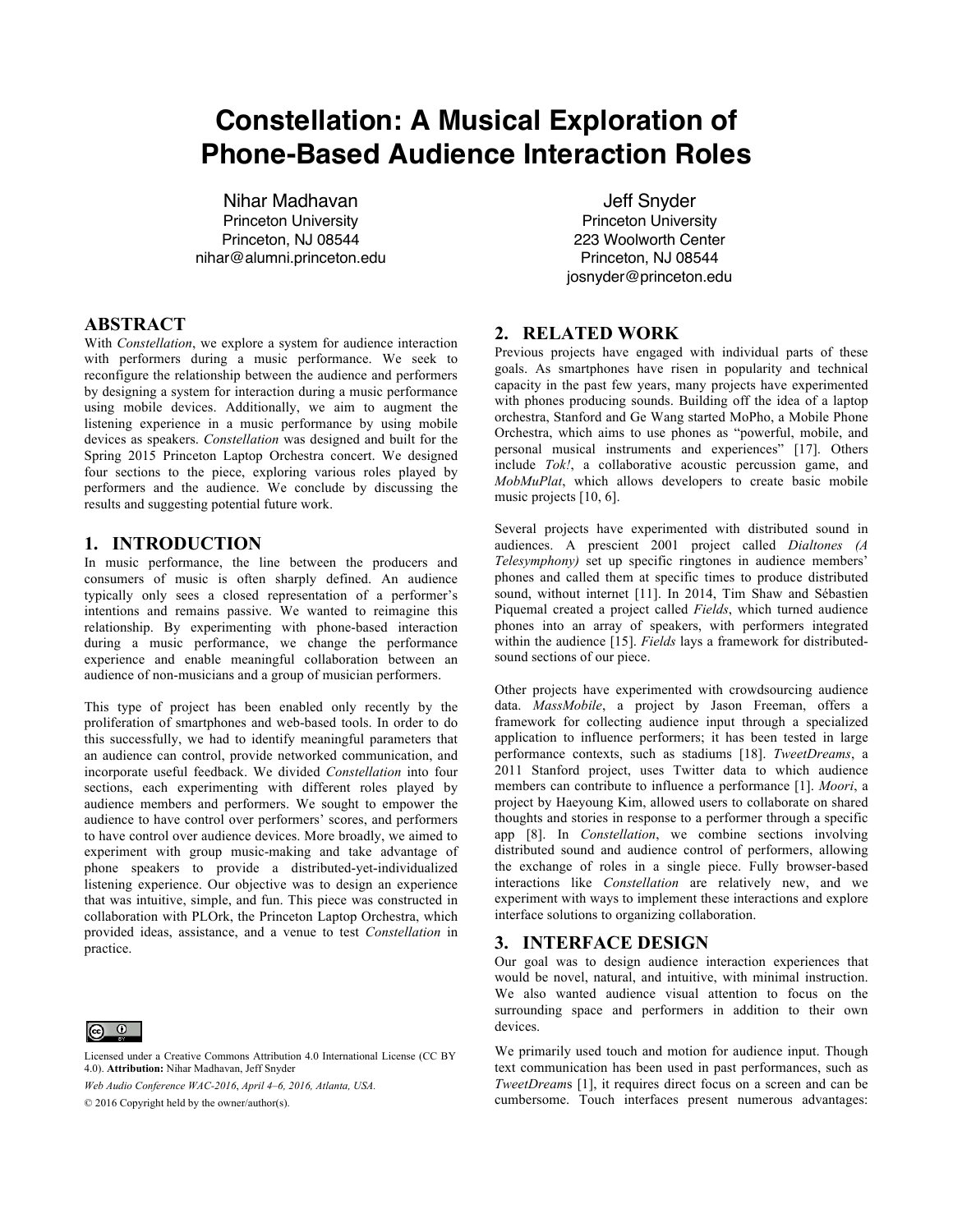familiarity, easy association with a discrete set of messages, optimization for smartphones, and reliability across devices. Interacting with *Constellation* through motion followed our goal of making the input intuitive; users are familiar with accelerometer/orientation-based interaction on phones. We wanted individuals to be able to move and physically explore a virtual space while interacting with the piece. The challenges we faced in using motion-based input included measuring and interpreting accelerometer/gyroscope data to meaningfully translate motions into sounds, and communicating the specific range of motions available to a user.

A primary design goal of *Constellation* was to communicate parameters of interaction intuitively and without verbal instructions. This was accomplished through visual feedback, constrained user input, uncluttered interfaces, and use of color. We tied desired user motion to onscreen visual feedback, and kept the screen straightforward and simple. We used bright, discrete colors to distinguish between items, such as control of different musicians on stage. Also, we wanted joining the piece to be as simple as possible (immediately, through a projected web URL).

# **4. TECHNICAL IMPLEMENTATION**

## **4.1 Audience Device Tools**

*Constellation* capitalizes on recent developments in the field of mobile phones. Recent research estimates that 74.9% of adults in the United States own smartphones; within educated communities that have access to music performances, we would expect a higher percentage [3]. One of our primary technical goals was to build this project as a standalone web browser application that users could open by navigating to a URL. Web browsers as a platform for connection have been utilized by recent works like *Fields* and present numerous advantages over earlier, app-based projects like *MassMobile* [15, 18]. Notably, they require no application downloading and are platform-independent. We also sought to design the system to require no further setup (such as compass calibration or location determination).

Improved libraries for audio processing and networking on phone browsers allowed this goal. The endorsement of HTML5 as an official standard provided wide access to phone sensors, and the Web Audio API allowed for robust, custom audio generation in browsers. The API is supported by the most popular mobile browsers, including iOS Safari and Chrome. It proved a versatile tool and especially stood out because of the wide range of documentation available. We created the sounds of the piece with the Web Audio API, using a blend of oscillators, noise, filters, and envelopes. Bell sounds were developed by analyzing samples from the University of Iowa Electronic Music Studios with SPEAR [9], and recreating the spectra using additive synthesis.

The client web interface was built using Node.js, custom Javascript and custom HTML [2]. The page animations were designed using CSS. Most mobile devices (including iOS and Android) provide accelerometer and orientation data to web applications. Accelerometer data was straightforward to use; however, when using orientation data, Gimbal Lock becomes an issue [7]. We used the library Full Tilt to obtain rotation matrices values to avoid the problem [16].

## **4.2 Network and Performer Tools**

A crucial technical component of *Constellation* was building a network on which to send messages back and forth to devices connected to the project. We used socket.io for our network development, in combination with Node.js and Express, a Node.js web framework [5, 2, 13]. Socket.io enabled us to use WebSocket technology, which facilitated bidirectional communication between clients (phones) and a server [4].

We utilized Max/MSP to develop the tools for performers and the centralized sound generation. Using a local custom python client communicating to Max over OSC, we received and aggregated crowd data. We built sequencers using Max, with a metronome, synthesized sounds, and a colorful, dynamic displayed projection for performers to follow as a graphic score. Additionally, Max handled sound commands that were sent directly to the phones, and displayed text and colors as projection in the hall during other sections.

# **4.3 Latency**

With communication across the Internet among multiple devices, latency between devices is a known control problem. Other experimenters, such as the creators of MassMobile, have observed latency across cellular networks "as long as a second" [18]. This limits precise rhythms; the human ear can recognize rhythmic delays of about 15-20ms [14]. There are strategies to synchronize clocks, such as the Network Time Protocol, but estimating delays across asymmetric network paths is difficult, especially with many devices [12]. We also sacrificed the greater predictability of a LAN for the convenience of existing cellular/wifi connections.

In light of this issue, we built latency into our musical approach. For portions of *Constellation* in which sounds were triggered across all audience phones, we sought to create sound environments that did not depend on precise timing. We took the approach of creating a sonic environment using arrhythmic sounds, like that in *Fields*, which "create[d] interesting sonic textures by embellishing the random latency between devices" [15]. For semi-synchronous sounds, we created sounds with attack and decay envelopes longer than predicted latency. Additionally, we used performers and centralized sound to synthesize asynchronous data, similarly to how the creators of MassMobile timestamped data sent to the server to reconstruct precise timing in Max and produced sound centrally. For certain sections of *Constellation*, we collected crowdsourced data but used Max MSP to create centralized sound, and let performers synchronize by listening to an audible rhythmic pulse.

# **5. PERFORMANCE**

We designed *Constellation* with the intention of showcasing and experimenting with the system as part of a larger PLOrk show. We anticipated 50-100 audience members and a 10-minute performance. Additionally, the show was themed on medieval music, and so we derived inspiration from "Stella Splendens," a song from the medieval manuscript *Llibre Vermell de Montserrat* [19]. Below, we describe the motivations for each section and how each operated in performance.

We conducted a brief post-performance survey, for which we received 23 responses (a portion of the overall attendees). We asked about enjoyment, feelings of control, understanding of the piece, and comprehension of each section. A video of the performance can be viewed online: vimeo.com/126996846.

## **5.1 Independent Audience Instruments**

To introduce the audience to the idea of their phones as instruments, the first stage was an undirected soundscape in which motion produced noise. After opening the projected url, the visual interface encouraged motion with a circle (labeled with the word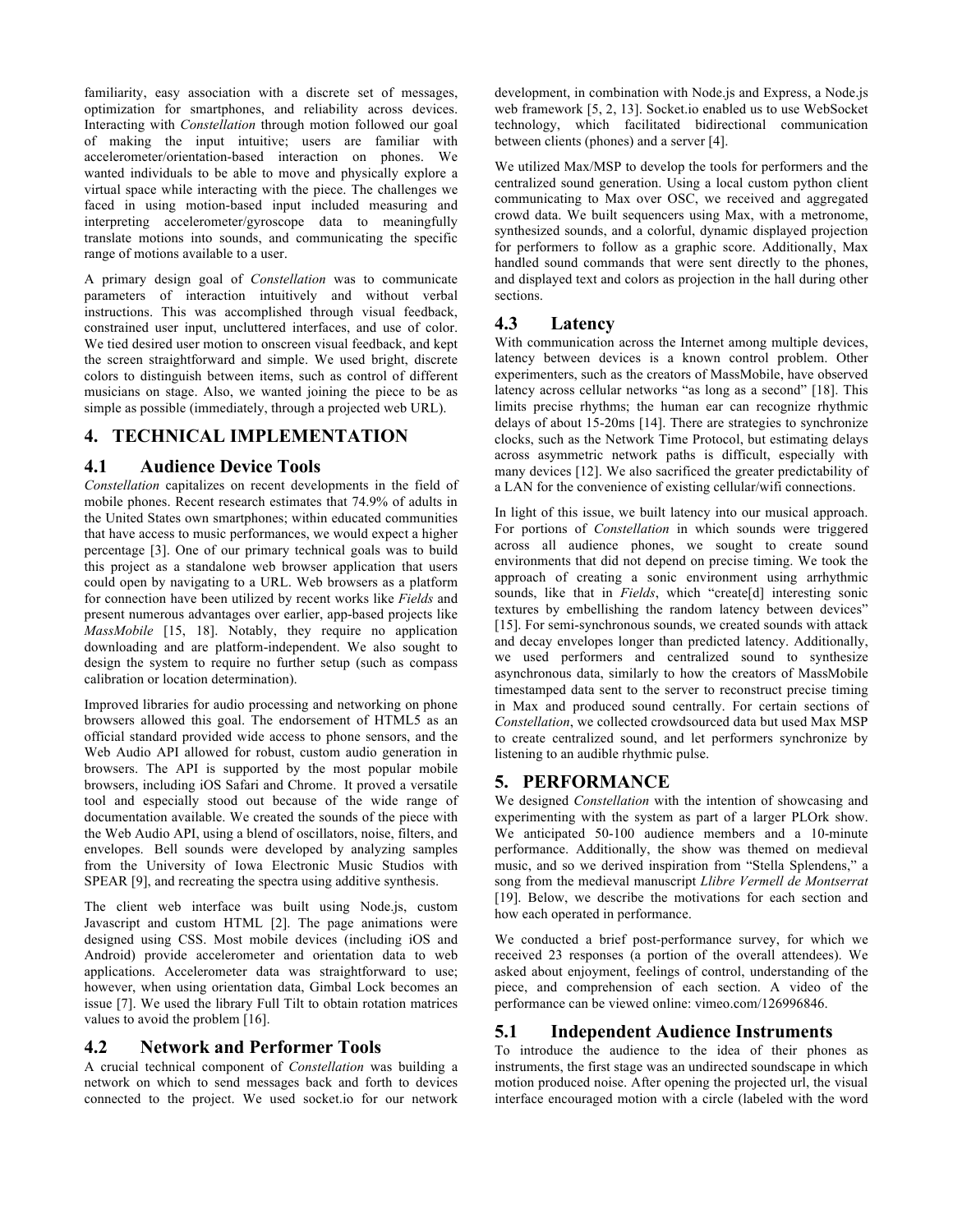"MOVE") moving on screen in response to orientation of the phone and the background brightening in response to user motion (Figure 1a). Quick user acceleration triggered a burst of noise, filtered and enveloped based on aspects of the motion. During performance, 20-40 seconds after the URL was displayed, the auditorium was filled with a spacious, textured soundscape (Figure 2). Individual noises could be located spatially. In the post-performance survey, all respondents identified how motion created sound, though some individuals interpreted that sound was produced when the circle touched the edges of the screen rather than from only motion.



**Figure 1 (a, b, c): Screenshots of displays on audience phones during various sections.**

## **5.2 Performers Join Audience Instruments**

The second stage of *Constellation* built upon the user interface of the first, adding in pitched sounds and incorporating performer control over the audience. Phone displays transitioned to a series of hues that changed based on how the phone was oriented. The displayed word changed from "MOVE" to "SHAKE" and the intended motion to trigger sounds was similar to that of a shaking a hand-held bell (Figure 1b). Notes produced by phones were tied to specific phone orientations (and colors). We aimed to associate specific notes with colors, and then, by projecting colors, lead audience members to play specific notes. During the performance of this segment, we also incorporated a vocal duo singing portions from *Stella Splendens*, accompanied by synthesizer arpeggios.

In performance, the bells, duo, and arpeggios were musically cohesive, though our interface goals were not met. Our effort to tie colors to notes without written instructions did not bring the desired result in performance. The word "SHAKE" printed on the screen encouraged audience members to shake their phone rapidly (like a rattle) rather than intentionally (like a series of bells). Therefore, rather than a single pitched note, most people created a series of notes as they shook their phone through different colors. Further developing the visual interface and removing the word "SHAKE" could avoid this problem in the future.

# **5.3 Audience-Crowdsourced Graphic Notation for Live Musicians**

Our third segment of *Constellation* experimented with allowing the audience to meaningfully control music played by onstage performers. We created projected 8-beat percussive sequencer grids that could be crowdsourced (Figure 3). We decided upon sequencer grids because, given a consistent beat, sequencers tend to sound rhythmically interesting even given random, changing input. There were five sequencers, each given a specific color. We invited professional and student percussionists to join us to interpret the grids projected on a central screen, with each wearing arm and head bands with one of the colors. On the mobile devices, we assigned each phone to one of the five specific colors/performers, and displayed a series of "+" and "-" buttons (Figure 1c). Together, audience members could vote on the exact sequence that the performers would play.

We also designed one synthesized sequencer, which could be modified by on-stage performers using physical game controllers (Game-Trak "tethers"). Unfortunately, this was difficult to hear in performance; therefore, several audience members reported difficulty understanding the purpose of the performers controlling the tethers.

Musically, the percussionists effectively converted the crafted patterns into sound collaboratively. From an interface perspective, individuals quickly picked up on the piece structure and a steady stream of activity continued throughout the performance. The human quality of crowdsourced control was evident -- at several times, sequencers were fully incremented or fully decremented, forcing drummers to play with either constant sound or unbroken silence. Anecdotally, several participants described the section as game-like and fun. In the post-performance survey, most participants correctly identified how they controlled the percussionists; 4 of 23 respondents expressed some confusion.



**Figure 2: Audience members moving phones to create sounds during performance**

## **5.4 Performers Control Audience Devices**

The fourth and final stage of *Constellation* was a return to control of the audience devices by performers--even more directly. We built synthesized notes that could be triggered remotely: a server message would result in keyboard notes echoing from all devices, via local synthesis on each phone. We then tied these messages to instrument input, so that a performer playing a keyboard on stage resulted in synthesizer notes emitted from audience phones. This section was successful; synthesized notes echoed through the space, though at a quieter level than hoped. Several audience members reported that it was fascinating to see direct performer control over audience sound, and that this section could have been extended.

## **5.5 Overall Audience Feedback**

Many audience members described the piece as innovative, musically compelling, and enjoyable. In our post-performance survey, we asked audience members to rate their enjoyment of the piece: the average response was 4.36 out of 5. In response to "Did you feel like you understood the piece?", the average response was 3.50 out of 5, and in response to "Did you feel like you had control over the sounds of the piece?", the average response was 2.95 out of 5.